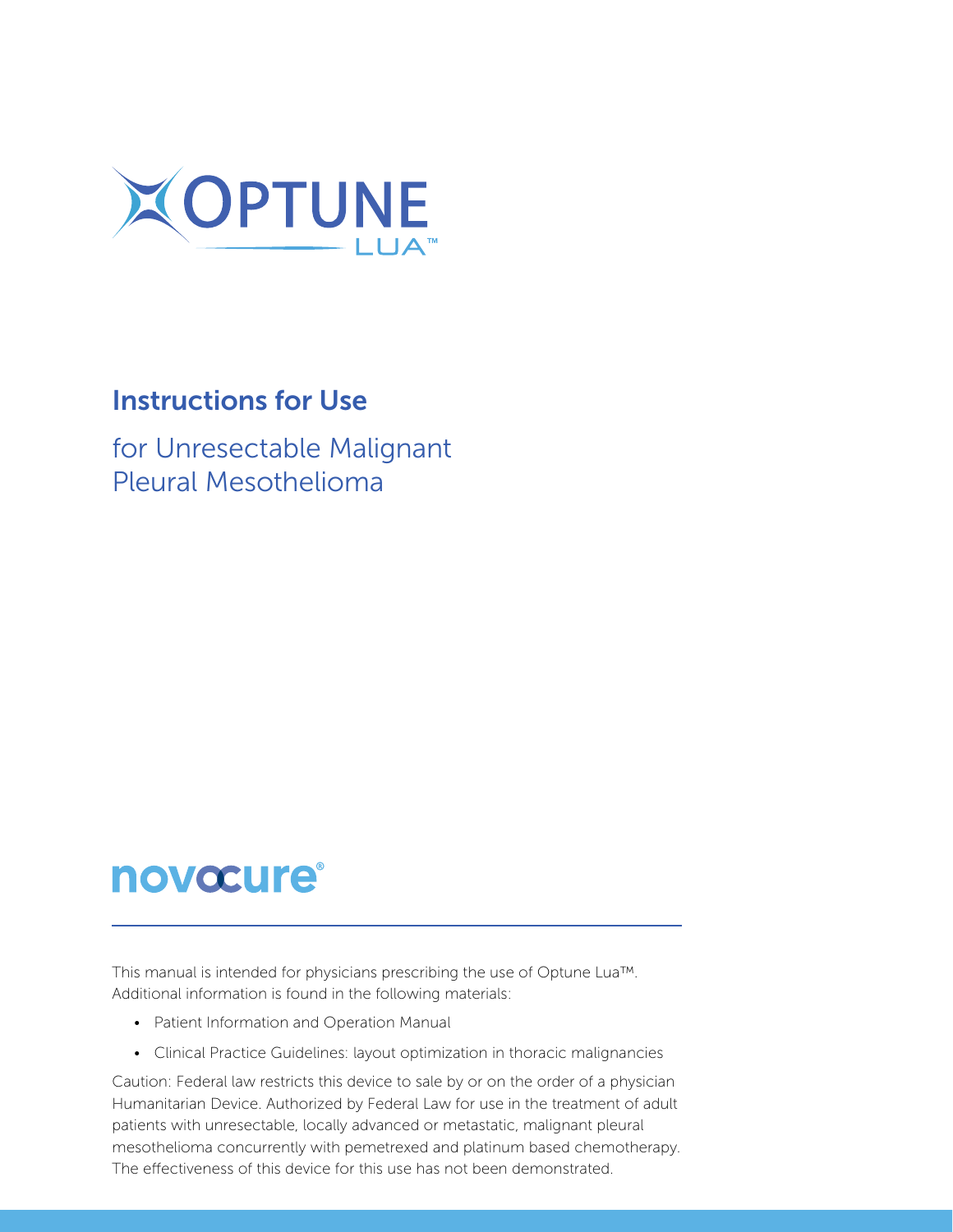# Table of contents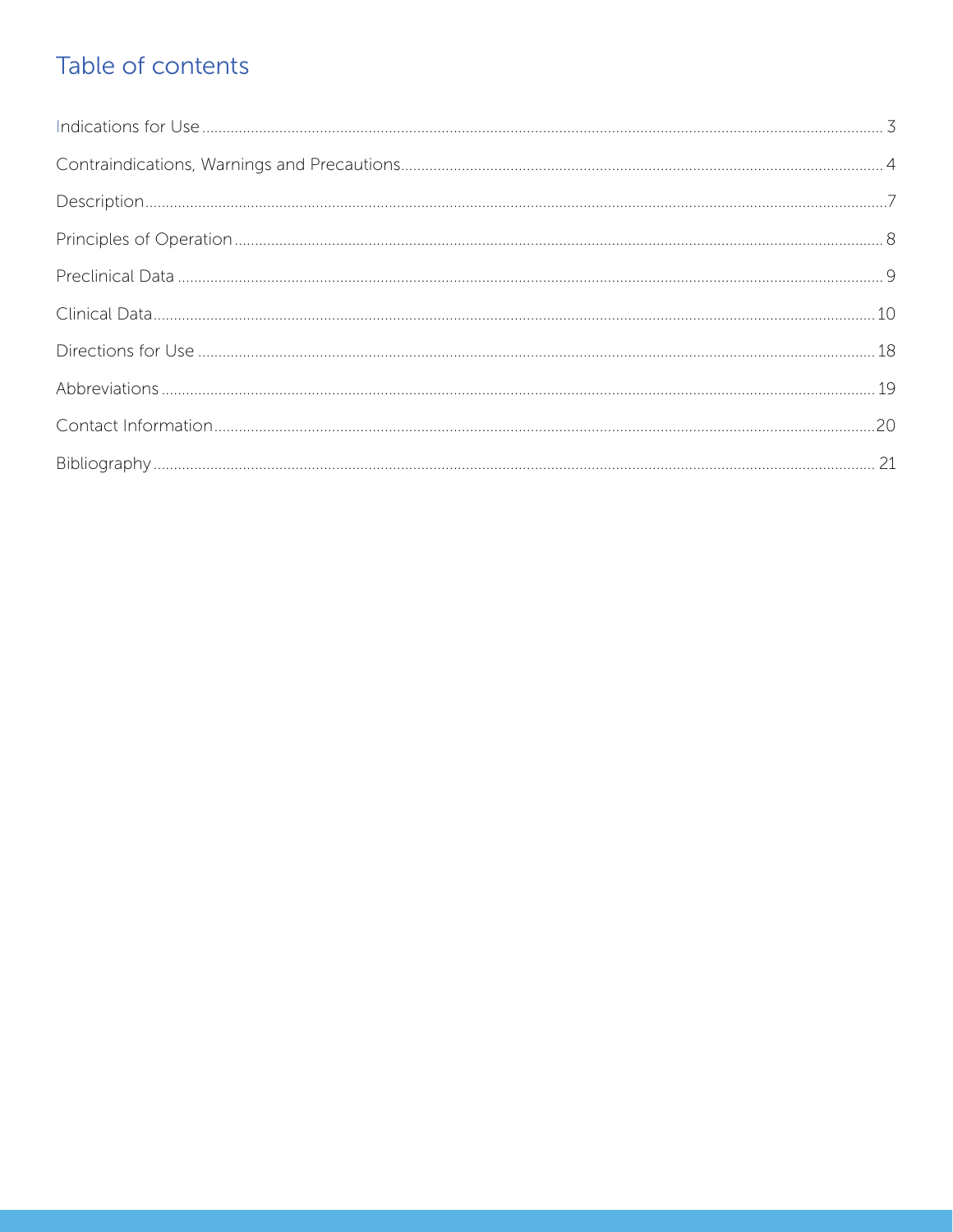### <span id="page-2-0"></span>Indications for Use

Optune Lua<sup>™</sup> is indicated for the treatment of adult patients with unresectable, locally advanced or metastatic, malignant pleural mesothelioma (MPM) to be used concurrently with pemetrexed and platinum-based chemotherapy.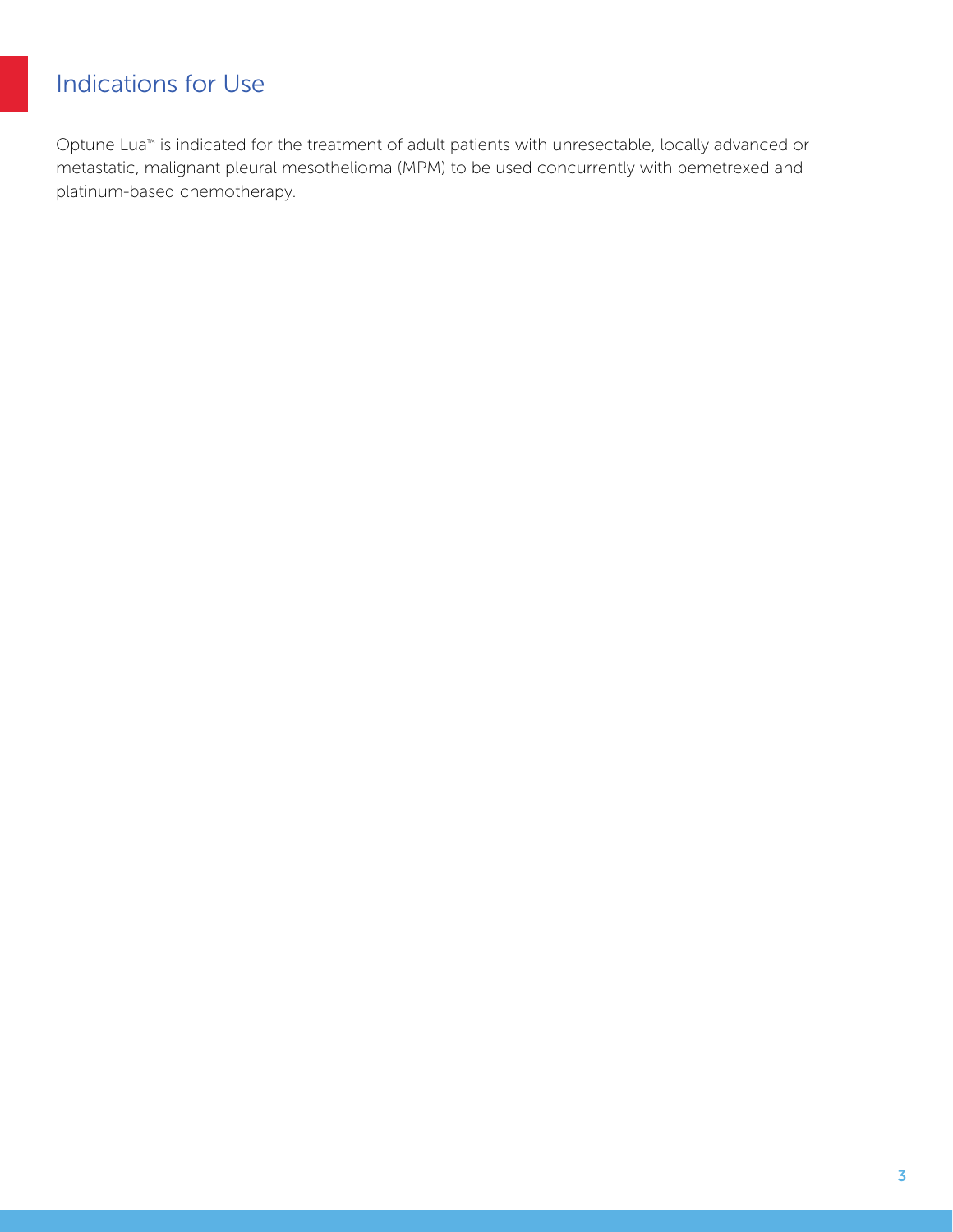### <span id="page-3-0"></span>Contraindications, Warnings and Precautions

#### Contraindications

Do not use Optune Lua if you have implantable electronic medical devices including a pacemaker, implantable automatic defibrillator, etc. Use of Optune Lua together with implanted electronic devices has not been tested and may lead to malfunctioning of the implanted device.

Do not use Optune Lua if you are known to be sensitive to conductive hydrogels like the gel used on electrocardiogram (ECG) stickers or transcutaneous electrical nerve stimulation (TENS) electrodes. In this case, skin contact with the gel used with Optune Lua may commonly cause increased redness and itching, and rarely may even lead to severe allergic reactions such as shock and respiratory failure.

#### Warnings

**Warning –** Use Optune Lua only after receiving training from qualified personnel, such as your doctor, a nurse, or other medical personnel who have completed a training course given by Novocure (the device manufacturer). Ask to see a certificate signed by Novocure that says they completed a training course. Your training will include a detailed review of this manual and practice in the use of the system. In addition, you will be trained in what to do if there are problems with treatment. Use of Optune Lua without receiving this training can result in breaks in treatment and may rarely cause increased skin irritation, open sores on your chest or back, allergic reactions or even an electric shock.

Warning - In case of skin irritation, which appears as redness under the transducer arrays (a mild rash), use high potency topical steroids (hydrocortisone cream) when replacing transducer arrays. This will help relieve your skin irritation. If you do not use this cream, the skin irritation can become more serious and may even lead to skin break down, infections, pain and blisters. If this happens, stop using the topical steroid cream and contact your doctor. Your doctor will supply you with an antibiotic cream to use when replacing transducer arrays. If you do not use this cream, your symptoms may continue and your doctor may ask you to take a break from treatment until your skin heals.

**Warning -** All servicing procedures must be performed by qualified and trained personnel. If you attempt to open and service the system alone you may cause damage to the system. You could also get an electric shock by touching the inner parts of the device.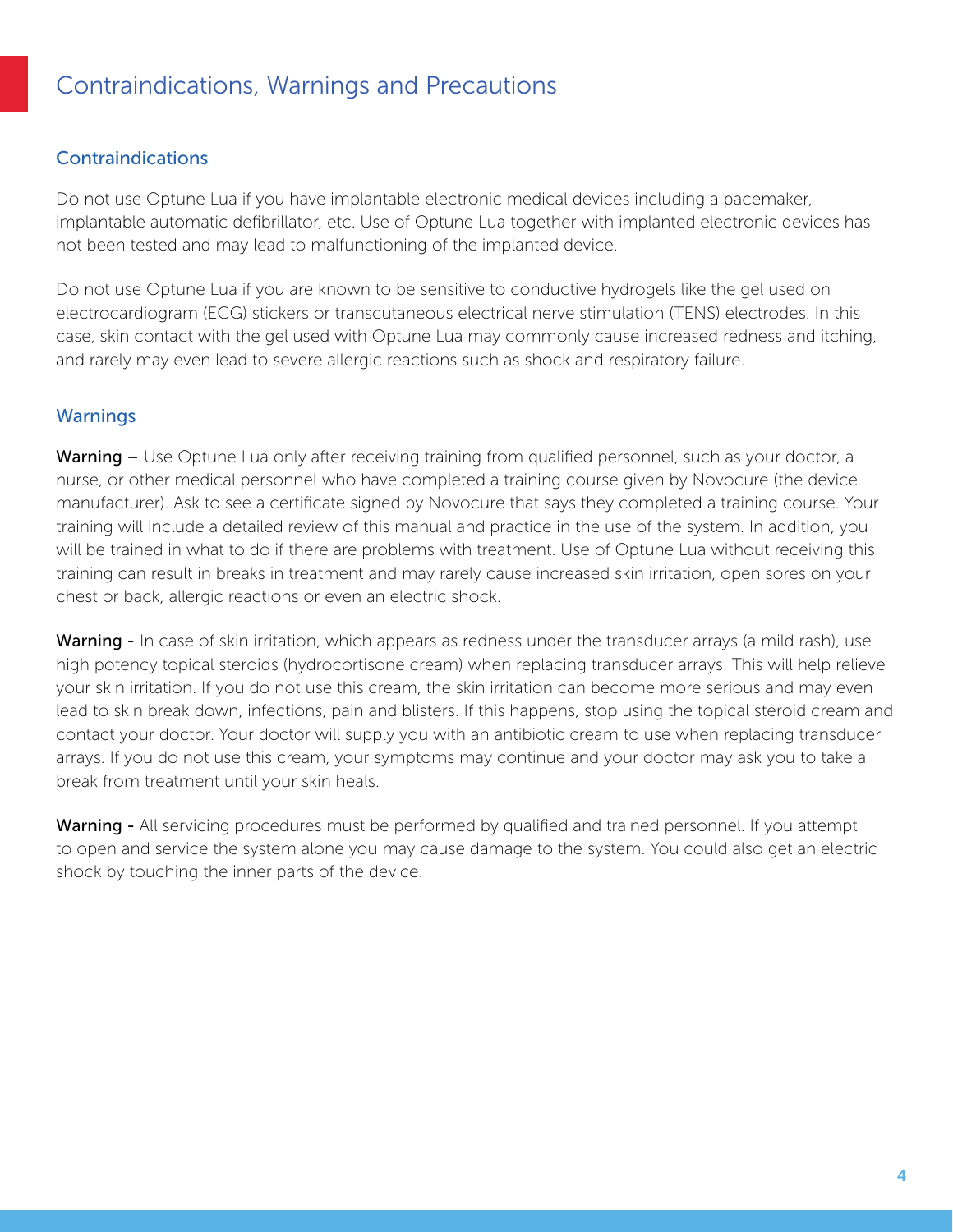#### **Precautions**

**Caution** - Do not use any parts that do not come with Optune Lua, or that were not sent to you by the device manufacturer or given to you by your doctor. Use of other parts, manufactured by other companies or for use with other devices, can damage the device. This may lead to a break in treatment.

Caution - Do not use Optune Lua if any parts look damaged (torn wires, loose connectors, loose sockets, cracks or breaks in the plastic case). Use of damaged components can damage the device, and cause a break in treatment.

**Caution -** Do not wet the device or transducer arrays. Getting the device wet may damage it, preventing you from receiving treatment for the right amount of time. Getting the transducer arrays very wet is likely to cause the transducer arrays to come loose from your skin. If this happens, the device will turn off and you will need to change the transducer arrays.

**Caution -** Before connecting or disconnecting the transducer arrays, make sure that the Optune Lua power switch is in the OFF position. Disconnecting transducer arrays with the device power switch in the ON position may cause a device alarm to go off, and could damage the device.

**Caution -** If you have an underlying serious skin condition on the chest, discuss with your doctor whether this may prevent or temporarily interfere with Optune Lua treatment.

**Caution** - Do not use Optune Lua if you are pregnant, you think you might be pregnant, or are trying to get pregnant. If you are a woman who is able to get pregnant, you must use birth control when using the device. Optune Lua was not tested in pregnant women. It is unknown what side effects the device may cause if you are pregnant or if it will be effective.

### **Notices**

Notice - Optune Lua and transducer arrays will activate metal detectors.

Notice - If you plan to be away from home for more than 1 hour, carry an extra battery and/or the power supply with you in case the battery you are using runs out. If you do not take a spare battery and/or the power supply you may have a break in your treatment.

Notice - Make sure you have at least 12 extra transducer arrays at all times. This will last you until the next transducer array shipment arrives. Remember to order more transducer arrays when there are at least 12 extra transducer arrays left. If you do not order transducer arrays in time you may have a break in your .treatment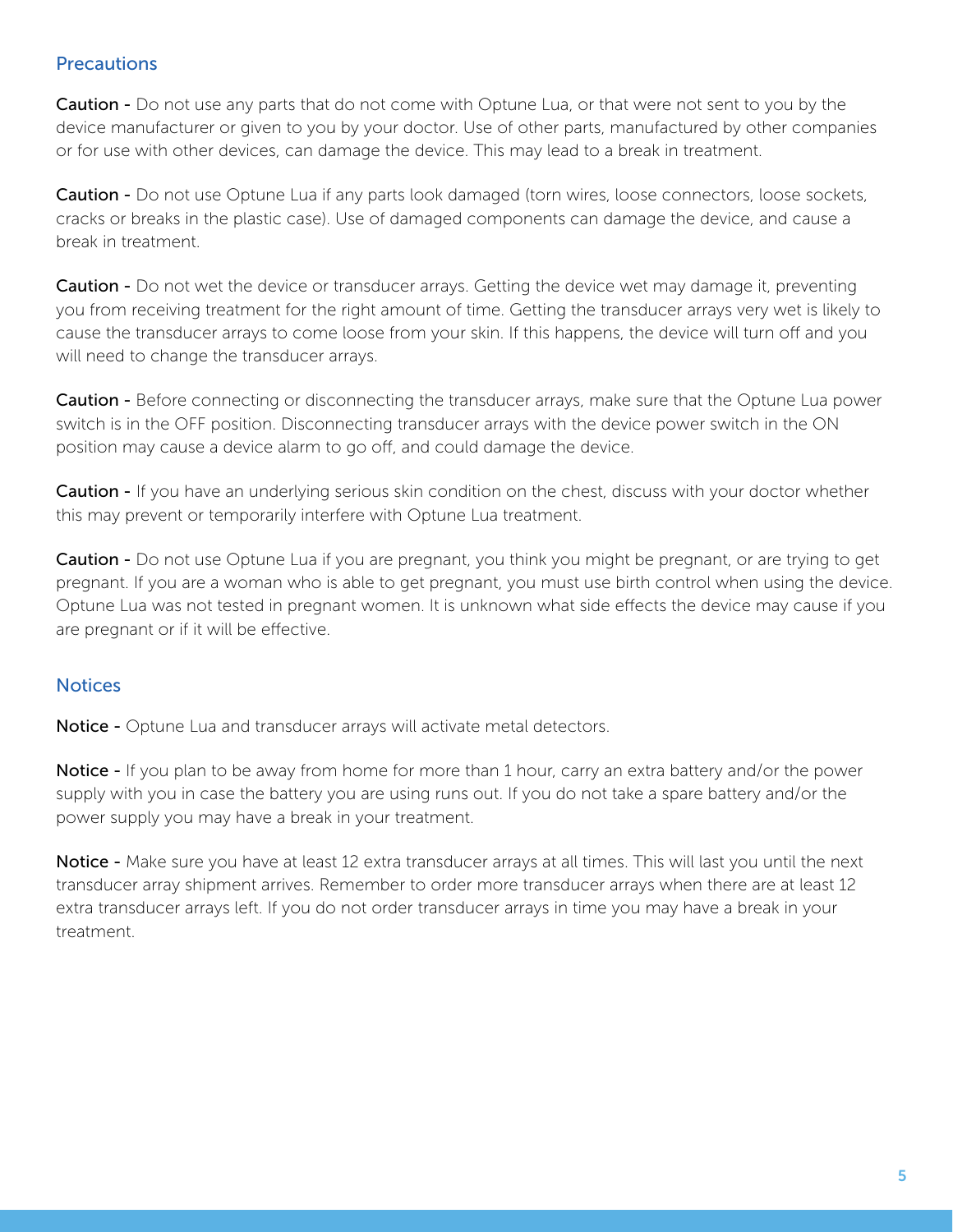Notice - Batteries may weaken over time and need to be replaced. You will know this has happened when the amount of time the device can run on a fully charged battery begins to shorten. For example, if the low battery indicator light flashes within only 1 hour from the start of treatment, replace the battery. If you do not have replacement batteries when your batteries run out, you may have a break in your treatment.

**Notice -** You should carry the Troubleshooting Guide (Section 25 of the patient information and operation manual) at all times. This quide is necessary to ensure Optune Lua works properly. If you do not work the system correctly you may have a break in your treatment.

Notice - Do not block the device vents located on the front and back of the device. Blocking the vents may cause the device to overheat and turn off, leading to a break in treatment. If this happens, unblock the vents, wait 5 minutes and restart the device. In case the vents are blocked with pet hair or dust, return the device for .service

Notice - Do not block the battery charger vents located on the sides of the battery chargers. Blocking the vents may cause the charger to overheat. This could prevent your batteries from charging. In case the vents are blocked with pet hair or dust, return the charger for service.

Notice - Before using a transducer array, make sure its package is sealed by gently rubbing the package between thumb and pointer finger on all four sides. The package should be closed on all sides. There should be no openings in the package seal. If the package is not sealed, the transducer array may be damaged. A damaged transducer array will not work properly and may cause the device to turn off.

**Notice -** The transducer arrays are for single use and should not be taken off your body and put back on again. If you put a used transducer array back on your chest again, it may not stick well to your skin and the device could turn off.

Notice - Keep the device out of the reach of children and pets.

**Notice -** The device has a cord that may cause tripping when connected to an electric socket.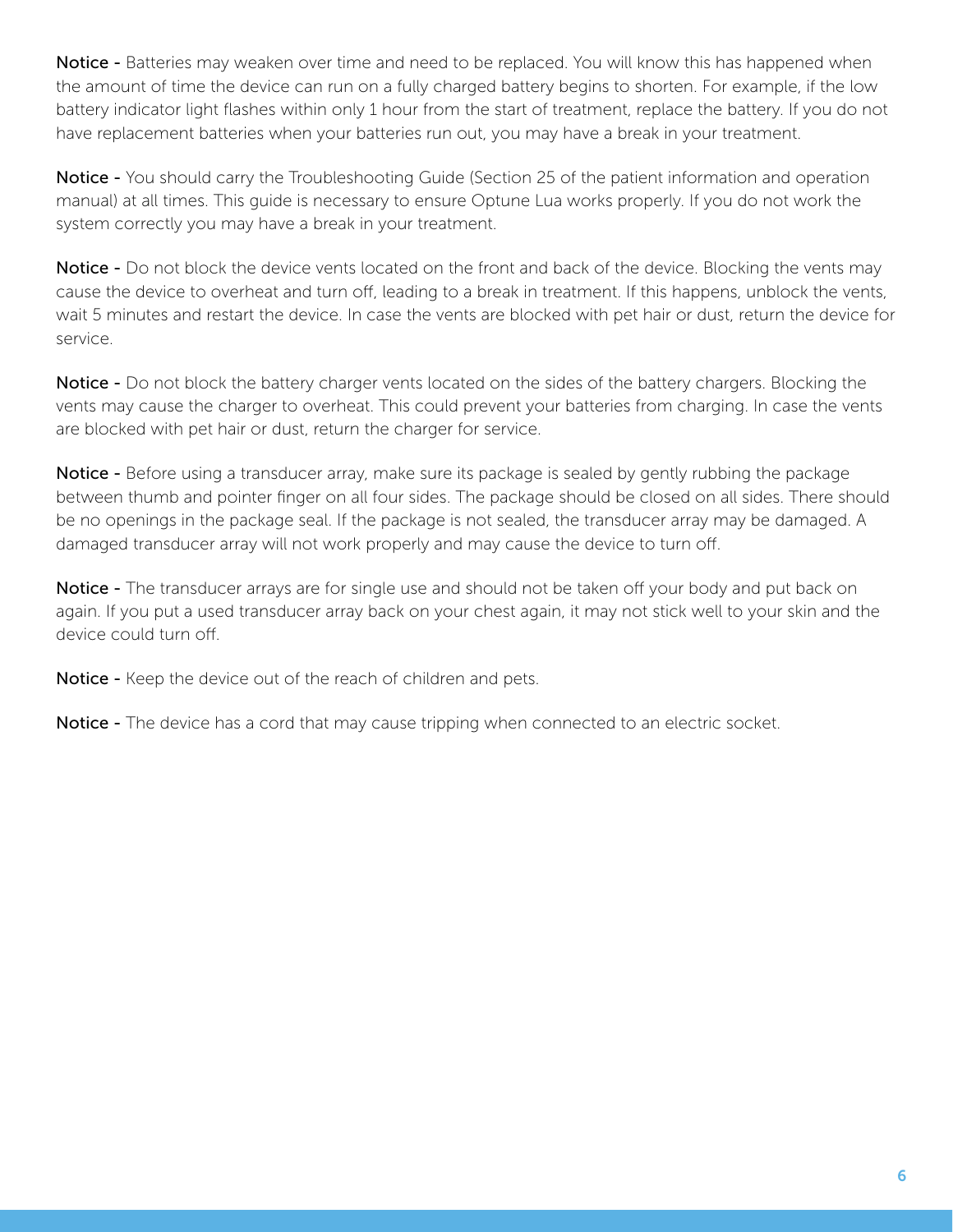### <span id="page-6-0"></span>**Description**

Optune Lua for the first-line treatment of unresectable, locally advanced or metastatic, malignant pleural mesothelioma, is a portable, battery or power supply operated device which produces alternating electrical fields, called tumor treatment fields ("TTFields") within the human body. TTFields are applied to the patient by electrically- insulated surface transducer arrays. TTFields disrupt the rapid cell division exhibited by cancer cells<sup>1</sup>.

Optune Lua is comprised of two main components: (1) an Electric Field Generator (the Optune Lua device); and (2) ILE Insulated Transducer Arrays (the transducer arrays). In addition, the following components are also included in Optune Lua: power supply, battery, battery charger, connection cable and carrying bag.

Treatment parameters are preset by Novocure such that there are no electrical output adjustments available to the patient. The patient must learn to change and recharge depleted device batteries and to connect to an external power supply overnight. In addition, the transducer arrays need to be replaced at least two times per week (every 4 days at most) and the skin re-shaved in order to maintain optimal contact. Patients carry the device in an over-the-shoulder bag or backpack and receive continuous treatment without changing their daily routine.

<sup>1</sup> Mitotic Spindle Disruption by Alternating Electric Fields Leads to Improper Chromosome Segregation and Mitotic Catastrophe in Cancer Cells. Giladi M, et al. Sci Rep. 2015 Dec 11;5:18046. doi: 10.1038/srep18046.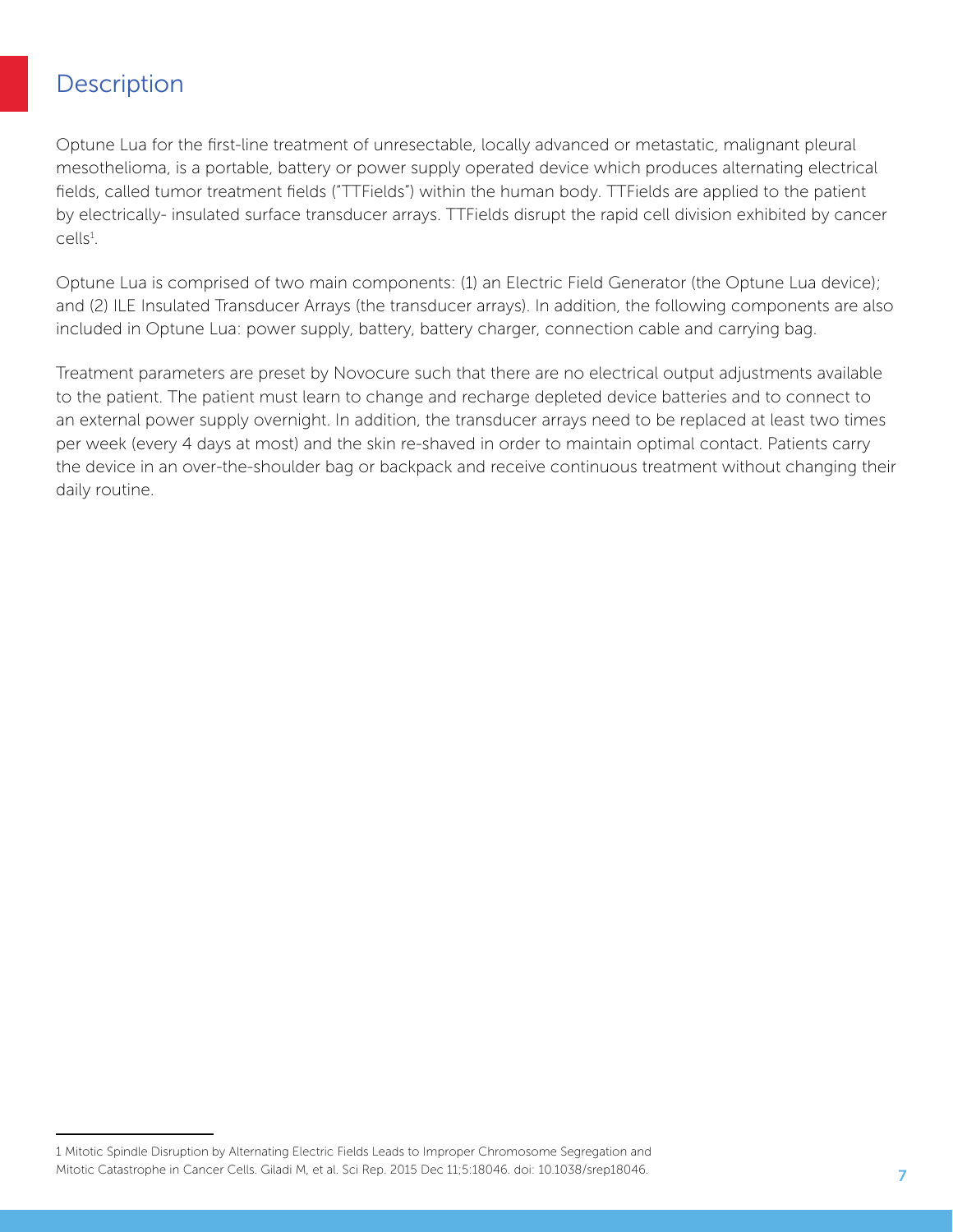### <span id="page-7-0"></span>Principles of Operation

Optune Lua produces TTFields within the human body through transducer arrays placed on the chest. TTFields disrupt the rapid cell division exhibited by cancer cells.

TTFields harness electric fields to arrest the proliferation of tumor cells and to destroy them. TTFields technology takes advantage of the special characteristics and geometrical shape of dividing cells, which make them susceptible to the effects of the TTFields. These special fields alter the tumor cell polarity at an intermediate frequency (on the order of 100-300 kHz). The frequency used for a particular treatment is specific to the cell type being treated (e.g., 150 kHz for MPM).

In contrast, the TTFields have not been shown to have an effect on cells that are not undergoing division. Since most normal adult cells proliferate very slowly, if at all, they are hypothesized to be little affected by the TTFields. Testing demonstrates no differences between treated and control animals in histology of the major internal organs (including the lungs), blood examination, cardiac rhythm, body temperature, or in animal behavior. In addition, because the fields alternate so rapidly, they have no effect on normal quiescent cells nor do they stimulate nerves and muscles. It is noted that, because TTFields are only applied to the chest, they have no effect on rapidly proliferating cells in the rest of the body. The intensities of the electric fields within the tissues are very small and do not result in any meaningful increase in tissue temperature.

The above mechanisms of action are consistent with the extensive research regarding the effects of TTFields. These results demonstrate both disruption of cell division up to complete cessation of the process, as well as complete destruction of the dividing cells. It is important to note that all the described effects can be obtained by fields of low intensity such that they are not accompanied by any significant elevation of temperature.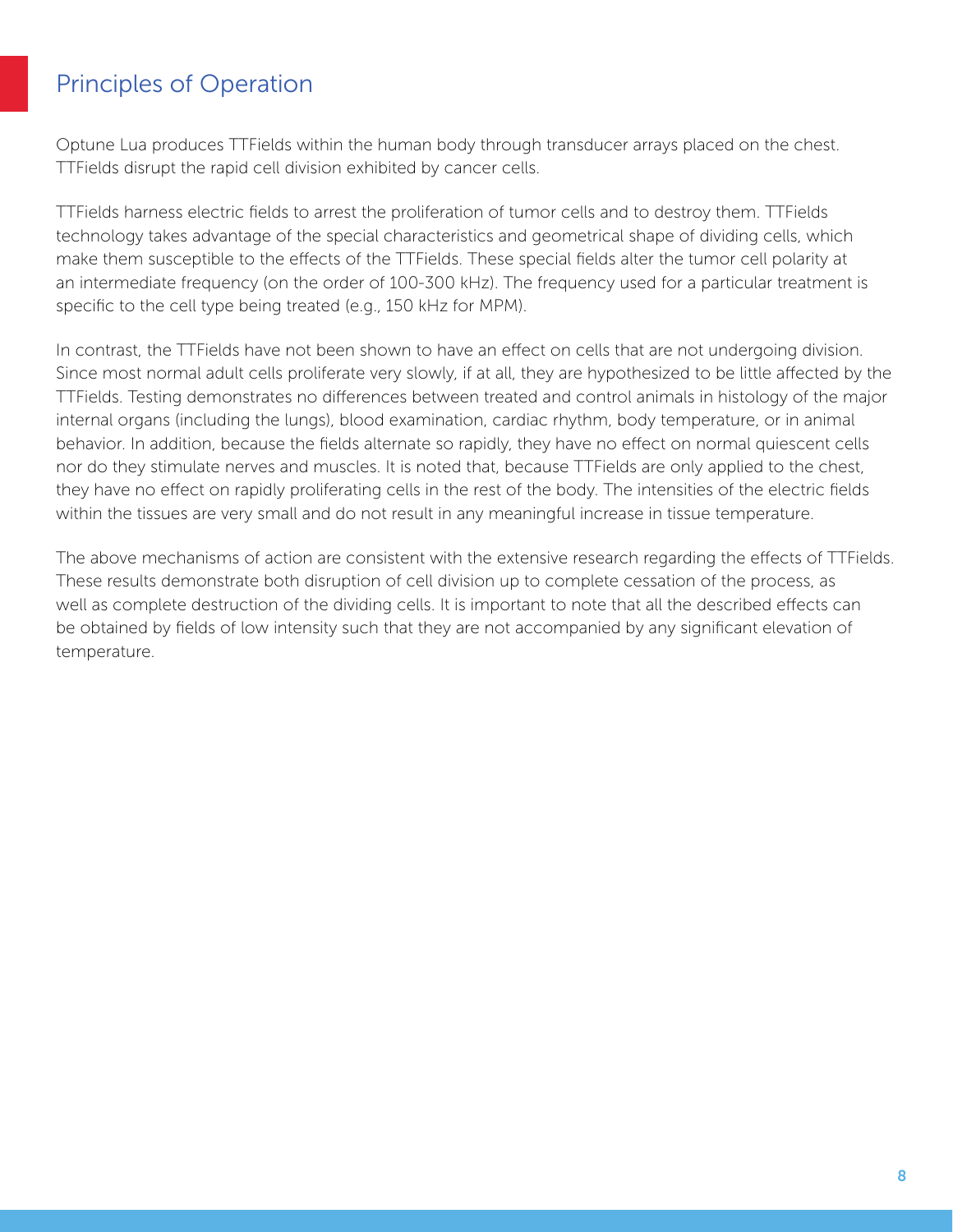### <span id="page-8-0"></span>**Preclinical Data**

TTFields have been shown in vitro to inhibit cancer cell replication during mitosis without any systemic side effects. At intensities of approximately 1 V/cm, TTFields can be frequency-tuned to inhibit different cancer cell types (i.e., the smaller the cell, the higher the frequency needed), due to disruption of microtubule polymerization and physical disruption of cell integrity at the cleavage plane during telophase<sup>2</sup>.

Specifically, TTFields have been shown to inhibit mesothelioma cells in vitro at a frequency of 150 kHz and an intensity of 1 V/cm. Based on realistic finite element mesh simulations, Novocure has concluded that intended TTFields intensities can be generated in the lungs of large animals and humans.

Using a model developed to simulate the growth kinetics of a malignant tumor, the minimal treatment course duration for TTFields has been determined to be approximately 4 weeks to reach tumor stabilization. Stopping treatment prior to completion of a 4 week treatment course will most likely lead to continued tumor growth and appearance of symptoms within approximately 1-2 weeks.

<sup>2</sup> Kirson, E. D., Z. Gurvich, et al. (2004). "Disruption of cancer cell replication by alternating electric fields." Cancer Res 64(9): 3288-95.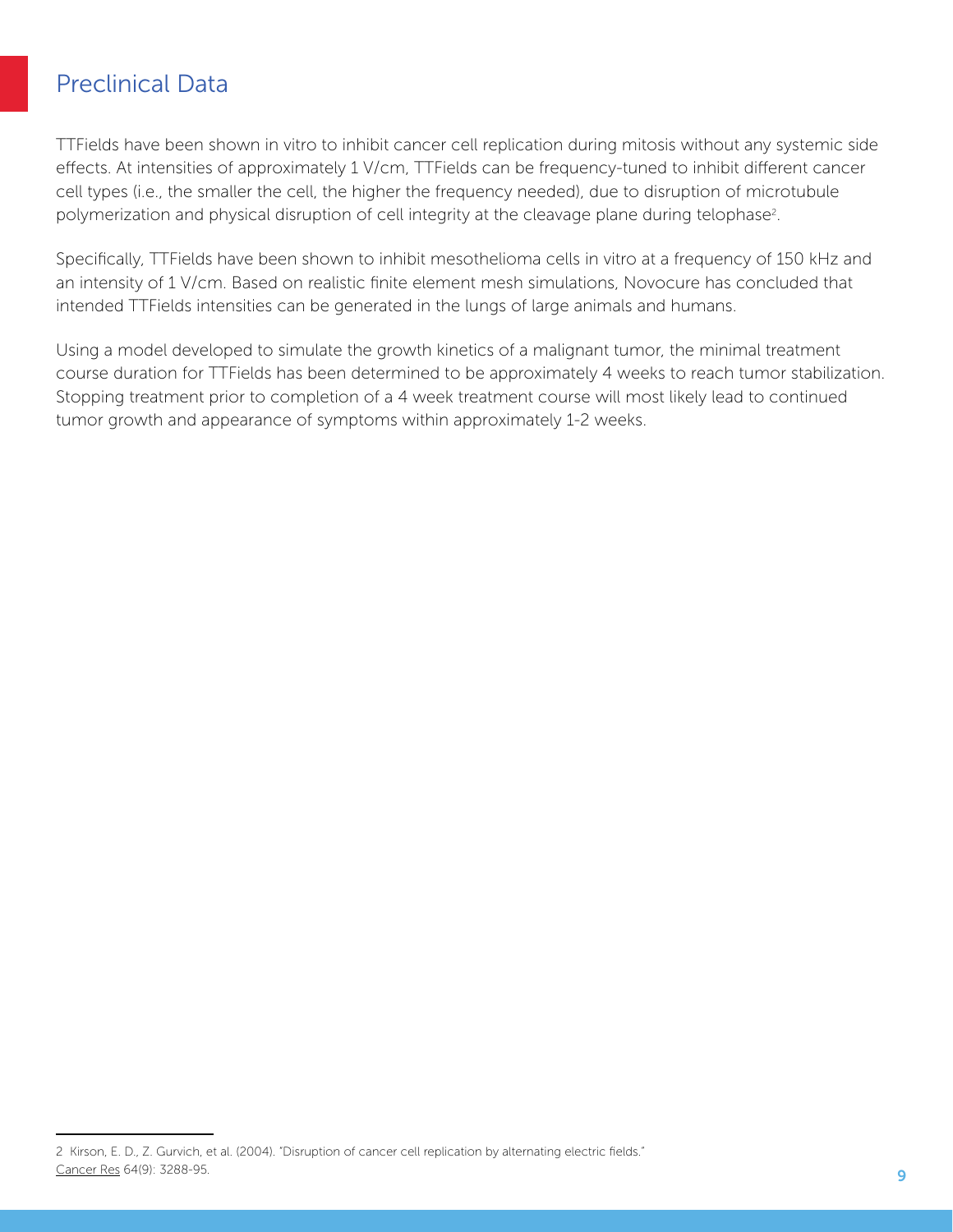# <span id="page-9-0"></span>**Clinical Data**

### UNRESECTABLE MALIGNANT PLEURAL MESOTHELIOMA (MPM)

#### Potential Adverse Effects of the Device on Health

Below is a list of the potential adverse effects (i.e., complications) associated with the use of the device.

- Treatment related skin toxicity
- Allergic reaction to the plaster or to the gel
- Electrode overheating leading to pain and/or local skin burns
- Infection at the sites of electrode contact with the skin
- Local warmth and tingling sensation beneath the electrodes
- Medical device site reaction
- Muscle twitching
- Skin breakdown / skin ulcer

#### **Clinical Study in Unresectable MPM**

**Study Design:** The study was a prospective, single-arm study evaluating pemetrexed and cisplatin or carboplatin in combination with TTFields in patients with untreated unresectable malignant pleural mesothelioma. The study was conducted at 13 sites in Europe.

The following were the objectives of the study:

To prospectively determine the overall survival of malignant pleural mesothelioma subjects treated with Optune Lua in combination with pemetrexed and cisplatin or carboplatin.

To collect evidence of the safety of TTFields applied to subjects with malignant pleural mesothelioma using Optune Lua.

**Eligibility Criteria:** The inclusion and exclusion criteria for the trial were as follows:

#### **Inclusion Criteria**

- Pathological or histological evidence of mesothelioma.
- $\geq 18$  years of age
- TNM Stage IV, Not candidate for curative treatment (surgery or radiotherapy)
- At least 4 weeks since major surgery
- At least one measurable or evaluable lesion according to modified RECIST criteria for malignant pleural mesothelioma
- ECOG Performance Status (PS) of 0-1.
- Life expectancy of at least 3 months.
- Participants of childbearing age must use effective contraception as indicated by the investigator
- All subjects must sign written informed consent.
- Able to operate Optune Lua independently or with the help of a caregiver.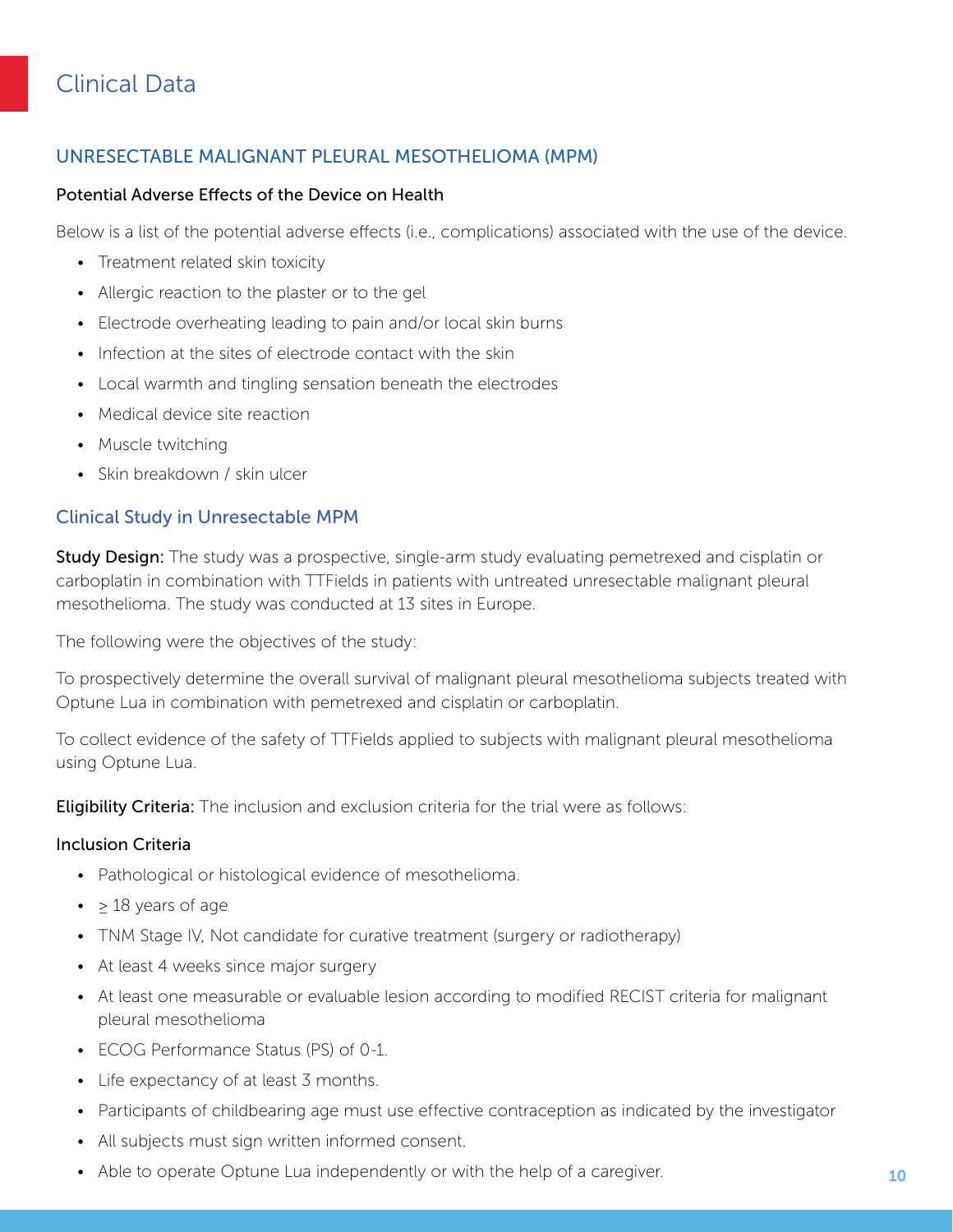#### **Exclusion Criteria**

- a. Previous chemotherapy or radiation;
- b. Prior malignancy requiring anti-tumor treatment or concurrent malignancy;
- c. Significant co-morbidities within 4 weeks prior to enrollment, resulting in the following laboratory :findings
	- Significant liver function impairment:
	- AST or ALT > 3 times the upper limit of normal
	- Total bilirubin >1.5 upper limit of normal
	- Significant renal impairment (serum creatinine >1.7 mg/dL);
	- Coagulopathy (as evidenced by PT or APTT >1.5 times control in subjects not receiving anticoagulants);
	- Thrombocytopenia (platelet count < 100 x 103/ µL);
	- Neutropenia (absolute neutrophil count  $< 1.5 \times 103 / \mu L$ );
	- Anemia (Hb <10  $q/dL$ );
	- Severe acute infection;
- d. Significant comorbidity expected to affect patient's prognosis or ability to receive the combined therapy:
	- History of significant cardiovascular disease unless the disease is well controlled. Significant cardiac disease includes second/third degree heart block; significant ischemic heart disease; poorly controlled hypertension; congestive heart failure of the New York Heart Association (NYHA) Class II or worse (slight limitation of physical activity; comfortable at rest, but ordinary activity results in fatique, palpitation or dyspnea).
	- History of arrhythmia that is symptomatic or requires treatment. Patients with atrial fibrillation or flutter controlled by medication are not excluded from participation in the trial.
	- Active infection or any serious underlying medical condition that would impair the ability of the patient to receive protocol therapy.
	- History of any psychiatric condition that might impair the patient's ability to understand or comply with the requirements of the study or to provide consent.
- e. Untreated brain metastases. Asymptomatic, pretreated brain metastases not requiring steroids are allowed:
- f. Implanted pacemaker, defibrillator or other electrical medical devices;
- g. Known allergies to medical adhesives or hydrogel;
- h. Pregnant or breastfeeding (all patients of childbearing potential must use effective contraception method during the entire period of the study based on the recommendation of the investigator or a gynecologist);
- i. Admitted to an institution by administrative or court order.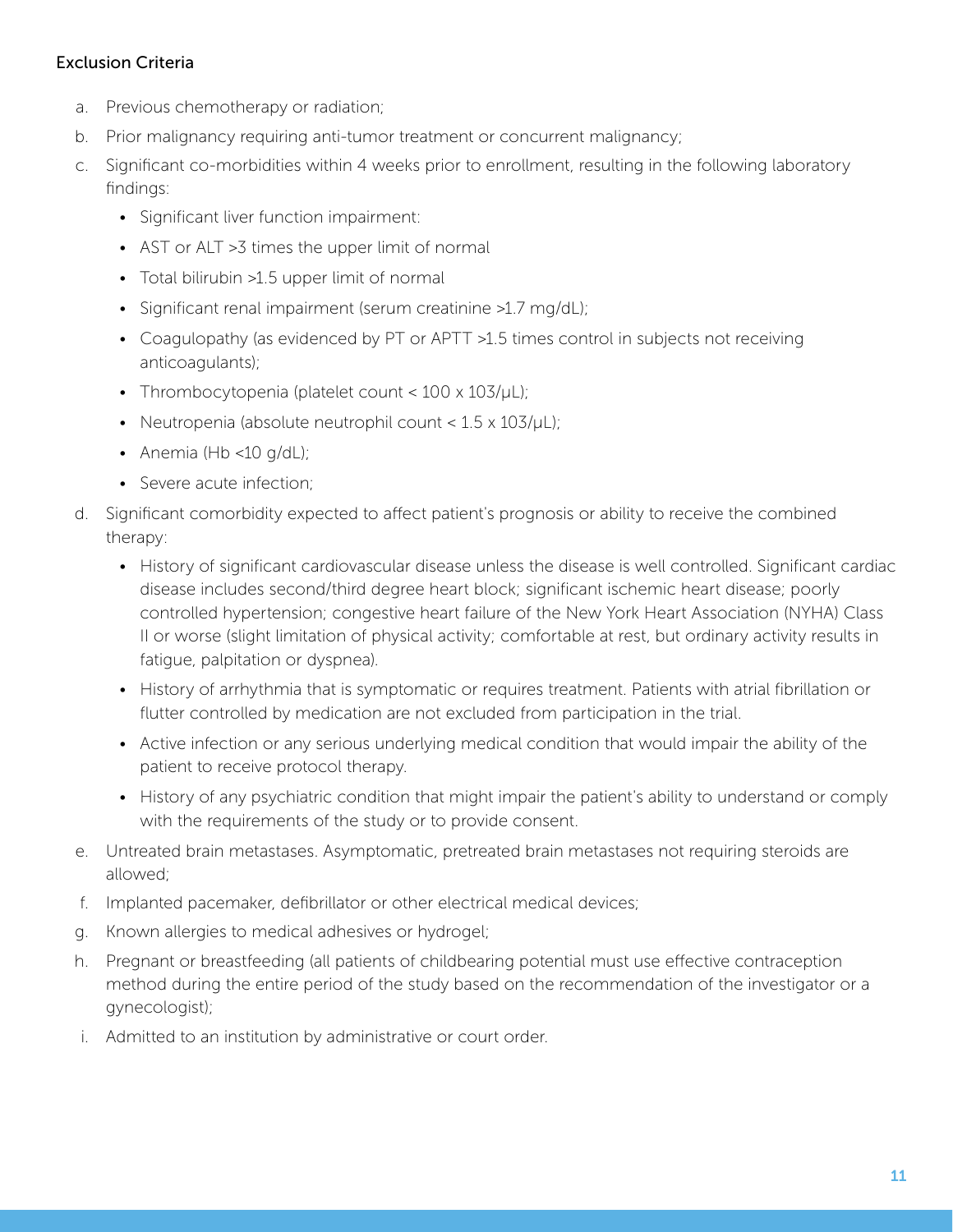#### Study Procedures:

Patients received pemetrexed based doublet in combination with TTFields. For the purpose of this study 3 weeks (21 days) was considered one treatment cycle. Chemotherapy: Treating investigators could choose one of the following regimens: pemetrexed/cisplatin, or pemetrexed/carboplatin. Pemetrexed was administered intravenously at a dose of 500 mg/m<sup>2</sup> day with either cisplatin 75 mg/m<sup>2</sup> intravenously on day 1 or carboplatin intravenously at a dose of AUC 5 on day 1. Cycles were repeated every 21 days for up to 6 cycles in the absence of progression or unacceptable toxicity. In the event of chemotherapy toxicities, dose modifications could be employed.

**Optune Lua:** Continuous TTFields for at least 18 hours/day applied to the thorax with output parameters of 150 kHz with two sequential, field direction at a maximal intensity of 1414 mA RMS. TTFields were administered until radiological disease progression according to the Modified RECIST criteria for malignant pleural mesothelioma, or unacceptable toxicity based on investigator assessment. There was no dose modification for TTFields but treatment interruptions could occur if recommended by investigator. In the case of chemotherapy discontinuation due to toxicity or the completion of 6 chemotherapy cycles, TTFields therapy could be continued until disease progression or unacceptable toxicity.

#### Follow-up

All patients were seen every 3 weeks until disease progression. At each visit patients underwent: physical examination, performance status assessment, complete blood count, serum chemistry, adverse event collection, concomitant medication recording and device compliance assessment. CT of the chest and MRI and/or bone scan (if clinically indicated) were performed every 6 weeks until progression. Assessment of local and distant disease progression was performed per the modified RECIST criteria version 1.1. The protocol specified a minimum follow-up of 12 months.

Patients were seen at an outpatient clinic for an additional visit 30 days following treatment discontinuation. Physical examination and blood tests were performed during the visit. Patient performance status and adverse events were documented at this visit. Subsequently, patients were followed monthly for survival by telephone (unless a clinical visit was performed). Patient date of death was captured in the CRFs.

Analysis: The trial endpoints were analyzed in the intent to treat population which included 80 patients.

### Protocol Deviations:

Major protocol deviations were defined as deviations that have the potential to influence the primary endpoints of the study. There were no major protocol deviations in the trial.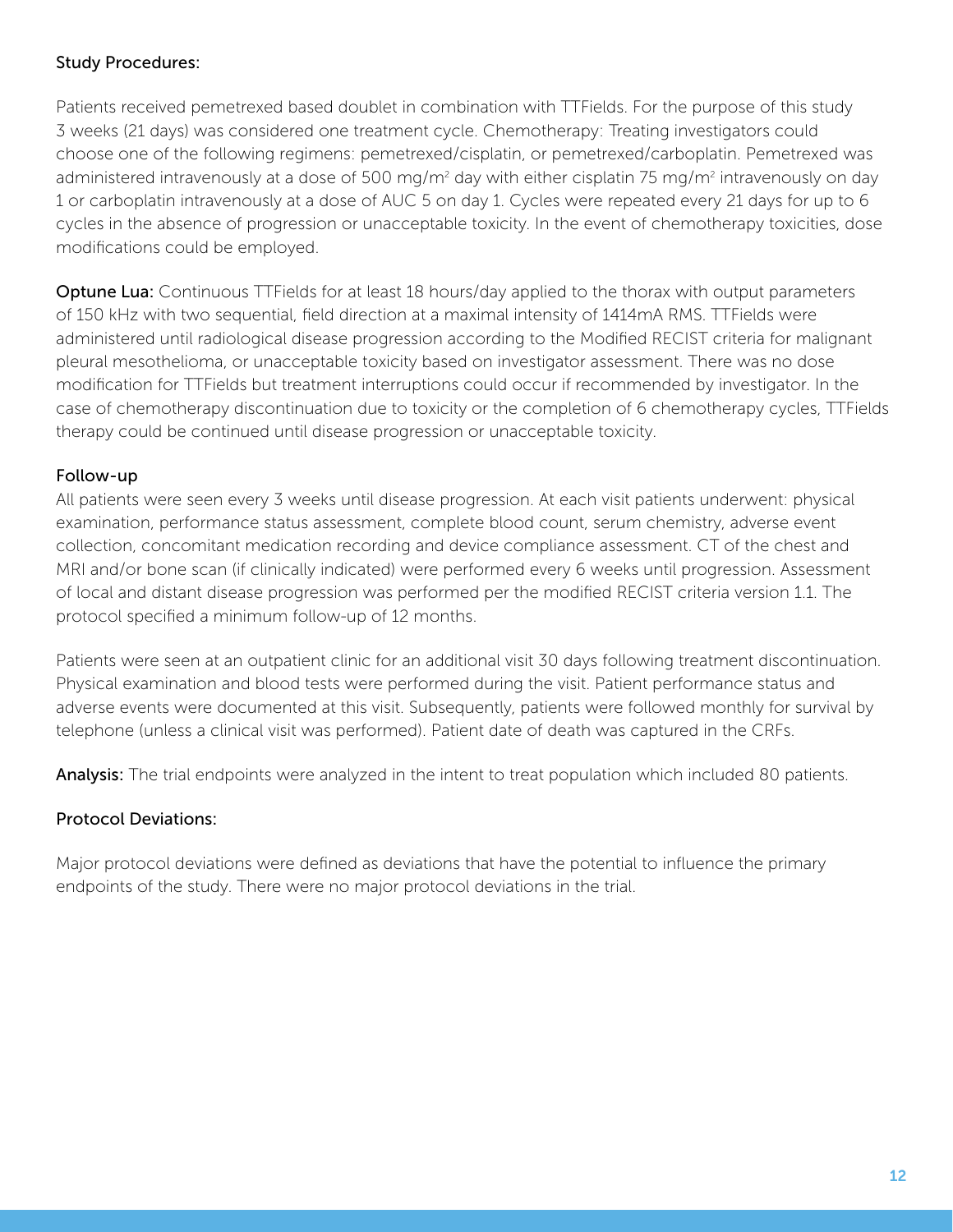Subject Characteristics and Treatment Details: 80 subjects with unresectable MPM were enrolled in the study. Eight patients (10%) were lost to follow up before completing the required minimum of 12 months follow up. Baseline characteristics and treatment details in the ITT population were as follows:

| <b>Characteristics</b>                      | <b>Optune Lua/Chemotherapy</b><br>$(N = 80)$ |
|---------------------------------------------|----------------------------------------------|
| Age (Years)                                 |                                              |
| n                                           | 80                                           |
| Mean (SD)                                   | 64.8 (9.28)                                  |
| Median (range)                              | 67.0 (27-78)                                 |
| Sex, No. (%)                                |                                              |
| Female                                      | 13 (16%)                                     |
| Male                                        | 67 (84%)                                     |
| Ethnicity, No. (%)                          |                                              |
| Caucasian                                   | 80 (100%)                                    |
| Smoking, No. (%)                            |                                              |
| <b>Current Smokers</b>                      | 8 (10%)                                      |
| Former Smokers                              | 37 (46%)                                     |
| Never Smokers                               | 35 (44%)                                     |
| Tumor pathology, No. (%)                    |                                              |
| Epithelioid                                 | 53 (66%)                                     |
| Sarcomatoid/Biphasic                        | 21 (26%)                                     |
| Unknown                                     | 6(8%)                                        |
| Performance status (ECOG), No. (%)          |                                              |
| $\circ$                                     | 45 (56%)                                     |
| $\mathbf 1$                                 | 35 (44%)                                     |
| <b>Visual Analog Pain Scale at Baseline</b> |                                              |
| Mean (SD)                                   | 15.1 (20.68)                                 |
| Median (range)                              | $5.0(0-93)$                                  |

#### **Treatment Details**

| <b>Number of TTFields Cycles</b>                      |              |
|-------------------------------------------------------|--------------|
| Mean (SD)                                             | 8.7(6.08)    |
| Median (range)                                        | $8.0(2-41)$  |
| <b>Number of Chemotherapy Cycles</b>                  |              |
| Mean (SD)                                             | 4.6(1.81)    |
| Median (range)                                        | $6.0(1-7)$   |
| Usage (percentage Optune Lua use per treatment cycle) |              |
| n                                                     | 72           |
| Median (range)                                        | 68.0 (2-91)  |
| Patients with treatment breaks (>=24 hours), No. (%)  | 70 (88%)     |
| Number of treatment breaks (>=24 hours)               |              |
| n                                                     | 70           |
| Median (range)                                        | $6.0(1-75)$  |
| Duration of treatment breaks (>=24 hours) (Days)      |              |
| n                                                     | 70           |
| Median (range)                                        | $2.6(1-101)$ |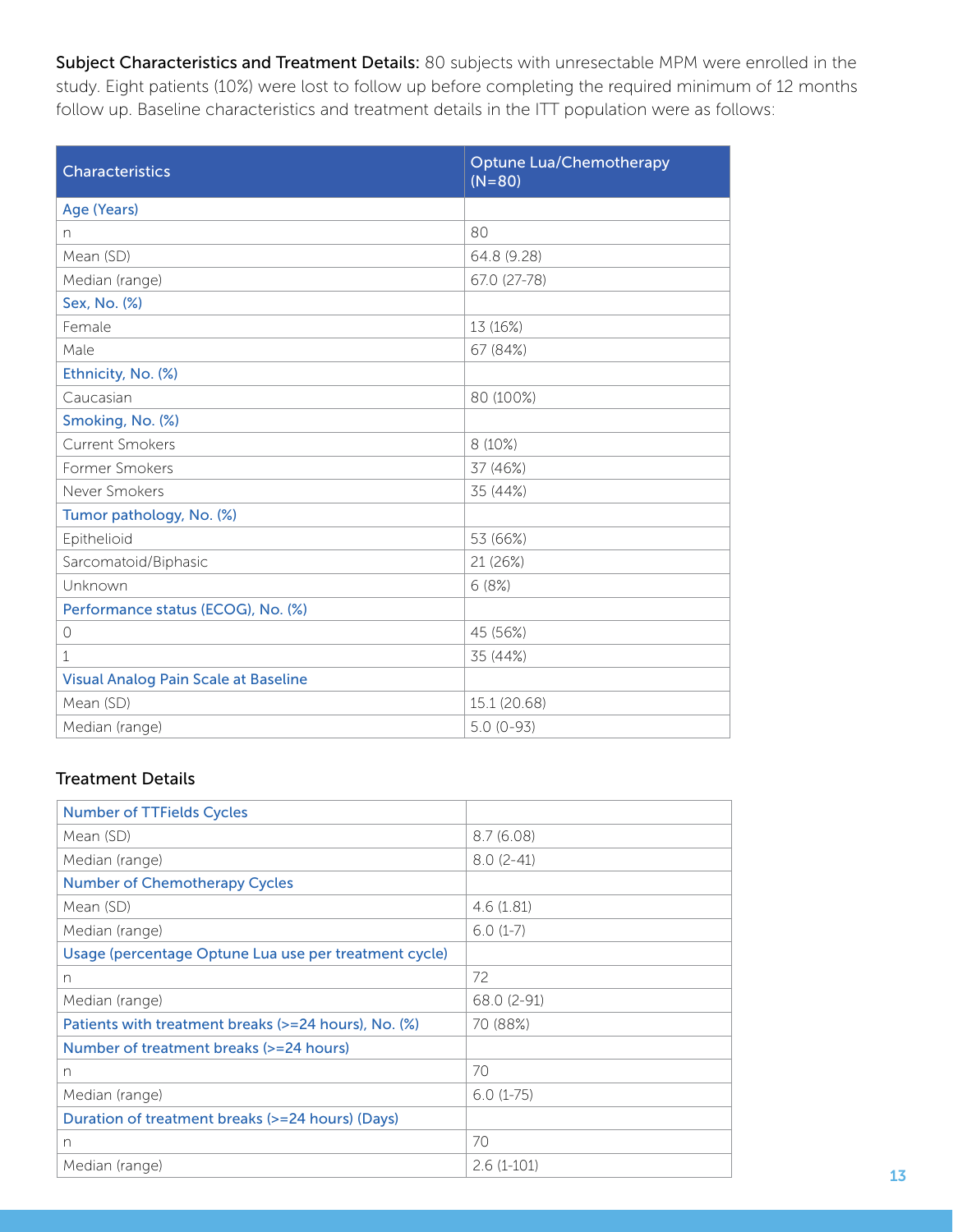#### Results:

### Primary Endpoint: Overall Survival

The median overall survival in the trial was 18.2 months (95%CI 12.1-25.8). The Kaplan Meier overall survival curve for the 80 study patients is shown in Figure 1 below.



#### Primary Endpoint – Overall Survival (ITT)

Figure 1: Median OS in STELLAR Study

Patients with epithelioid histology have previously been shown to have better outcomes than those with non-epithelioid histology. OS in the current study also favored patients with epithelioid versus non-epithelioid histology (median OS 21.2 months versus 12.1 months, respectively).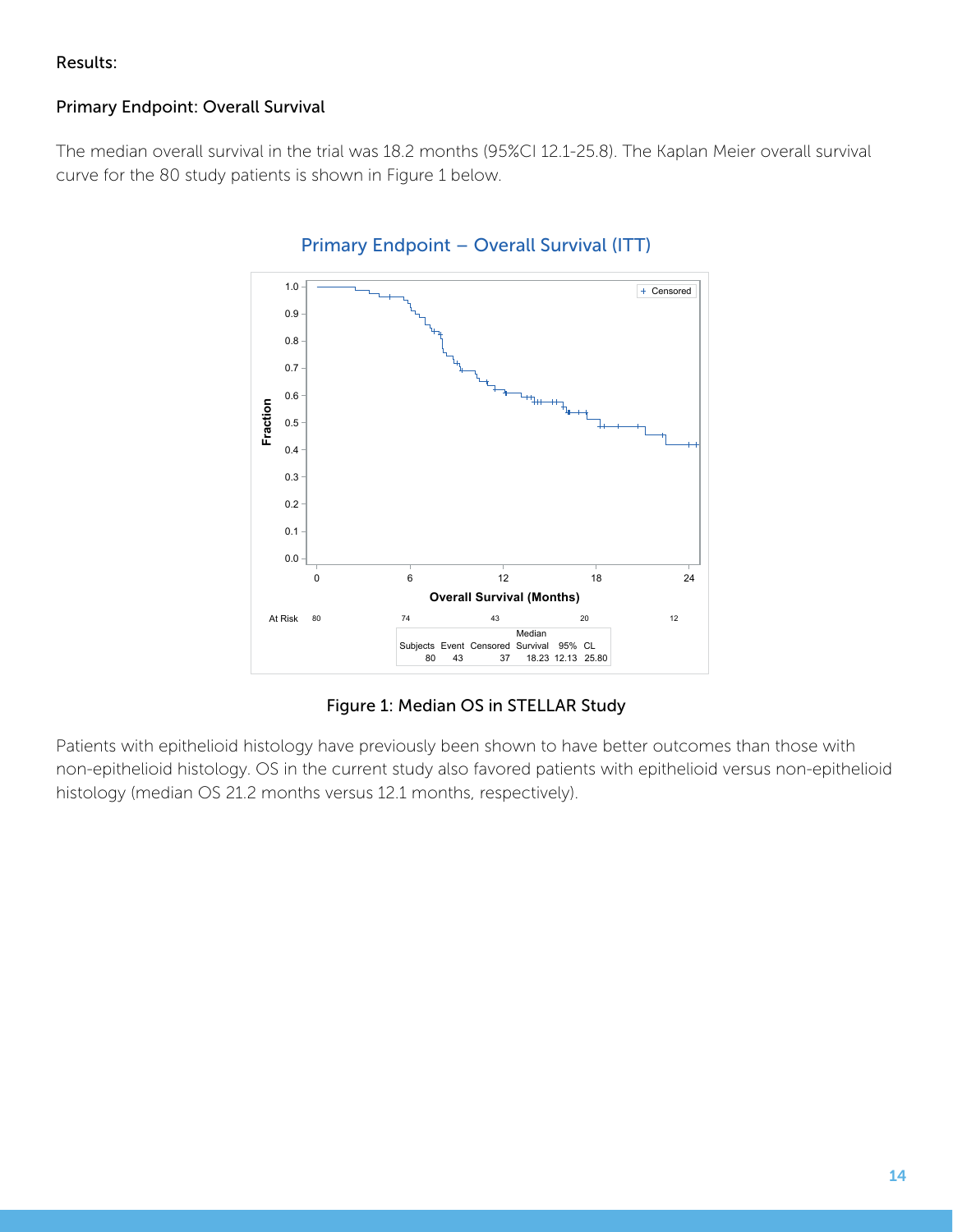#### Secondary Endpoints:

### Progression Free Survival

The median PFS in the study was 7.6 months (95% CI 6.7-8.6). The Kaplan Meier PFS curve for the 80 study patients is shown in Figure 2 below.



#### **Progression Free Survival**

#### Figure 2: Median PFS in STELLAR Study

PFS in the current study also favored patients with epithelioid versus non-epithelioid histology (median PFS 8.3 months versus 6.5 months, respectively).

#### One-year and two-year survival rate

1-year survival in the study was 62% (95%CI 50%-72%). 2-year survival in the study was 42%.

#### Radiological Response Rate

Seventy two patients in the trial had at least one follow up CT scan performed. Of these patients, 29 (40%) experienced a partial response, 41 stable disease (57%) and 2 (3%) patients progressed at their first follow up scan. This represents a disease control rate of 97%.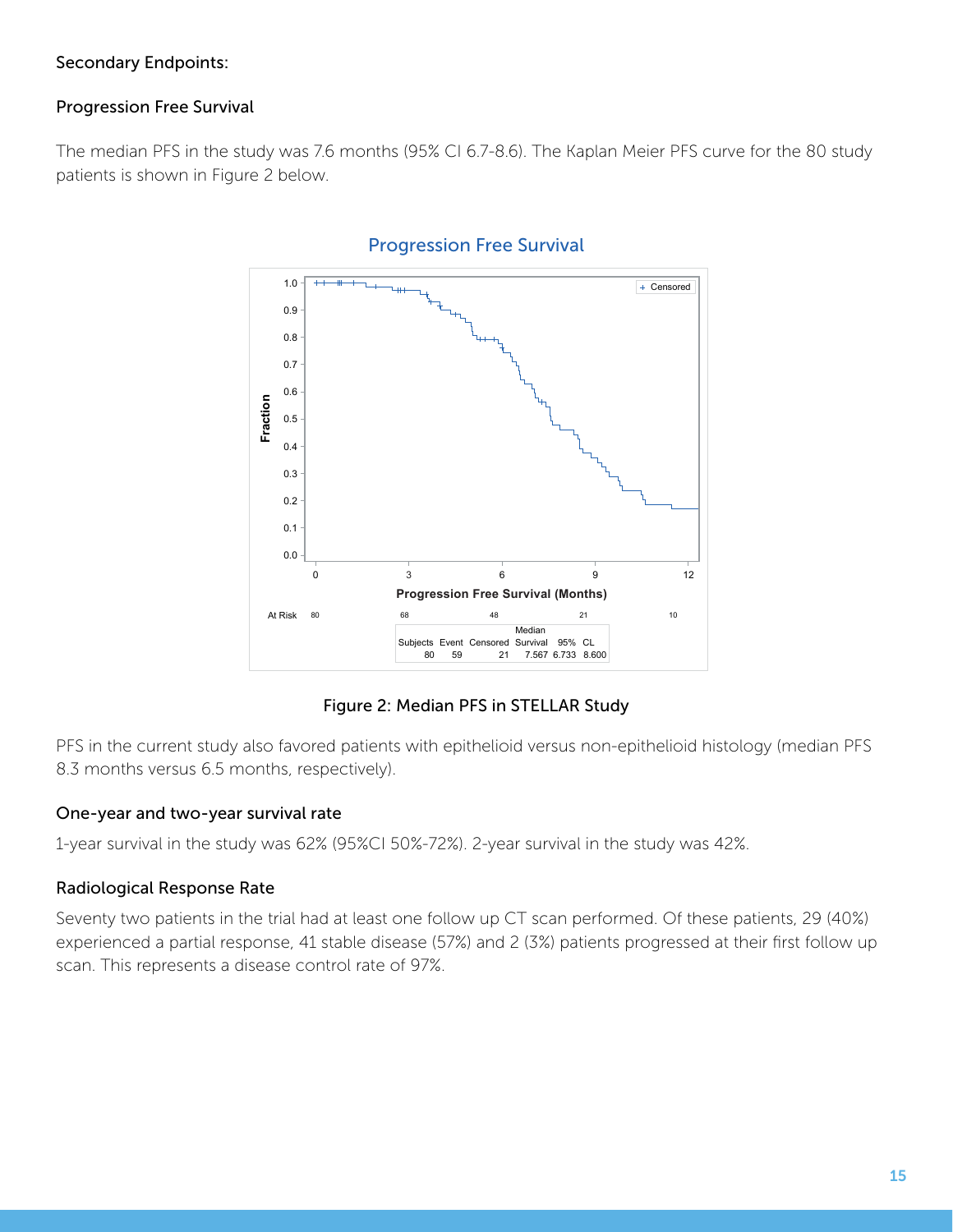#### Summary of Results

| Endpoint                         | Optune Lua / Pemetrexed / Platinum<br>(n=80) |
|----------------------------------|----------------------------------------------|
| <b>Overall survival</b>          |                                              |
| Median OS, months (95% CI)       | 18.2 (12.1-25.8)                             |
| Survival rate % (95% CI)         |                                              |
| $1$ -year                        | $62.2\%$ (50.3-72.0)                         |
| $2$ -year                        | 41.9% (28.0; 55.2)                           |
| <b>Progression free survival</b> |                                              |
| Median PFS, months (95% CI)      | $7.6(6.7-8.6)$                               |
| Available best response, No. (%) | 72 (90)                                      |
| Complete Response                | 0(0)                                         |
| Partial Response                 | 29(40)                                       |
| Stable Disease                   | 41 (57)                                      |
| Progressive Disease              | 2(3)                                         |
| Disease control rate (CR+PR+SD)  | 70 (97)                                      |

Safety Results: A total of 32 patients (40%) reported severe (grade 3-4 adverse events in the trial). None of the grade 3-4 adverse events were considered related to Optune Lua by any of the investigators except for 5% grade 3 skin irritation.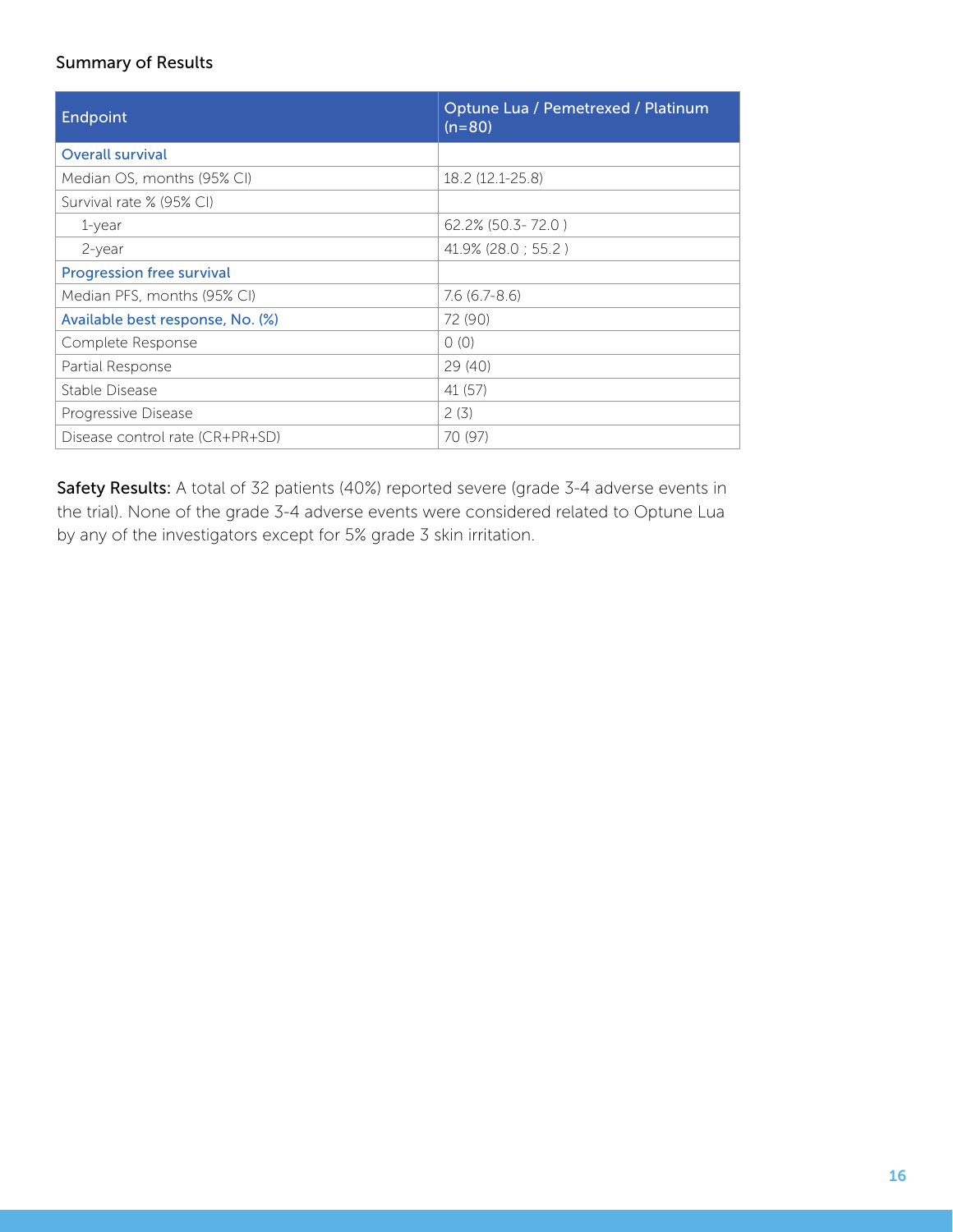#### Severe (Grade 3-4) Adverse Events by Body System and Severity seen in > 1 patient

| <b>System Organ Class</b>                                     | $n = 80$ |
|---------------------------------------------------------------|----------|
| Preferred Term                                                |          |
| Number of Patients with >=1 AE                                | 32 (40%) |
| <b>Blood and lymphatic system disorders</b>                   | 18 (23%) |
| Anemia                                                        | 9(11%)   |
| Leukopenia                                                    | 3(4%)    |
| Neutropenia                                                   | 7(9%)    |
| Thrombocytopenia                                              | 4(5%)    |
| Cardiac disorders                                             | 3(4%)    |
| Pericardial effusion                                          | 2(3%)    |
| <b>Gastrointestinal disorders</b>                             | 3(4%)    |
| Vomiting                                                      | 2(3%)    |
| General disorders and administration site conditions          | 6(8%)    |
| Fatigue                                                       | 3(4%)    |
| Infections and infestations                                   | 2(3%)    |
| Investigations                                                | 2(3%)    |
| Respiratory, thoracic and mediastinal disorders               | 4(5%)    |
| Dyspnea                                                       | 2(3%)    |
| Skin and subcutaneous tissue disorders                        | 4(5%)    |
| Medical Device Site Reaction (rash beneath transducer arrays) | 4(5%)    |

The only AEs attributed to use of Optune Lua are the known skin irritation seen in 66% of patients in this study (5% severe). No SAEs were considered related to device use.

Conclusions: Optune Lua is a portable, battery operated device which delivers TTFields to patients with unresectable previously untreated MPM. The results of the trial in MPM showed that Optune Lua, when added to pemetrexed and cisplatin or carboplatin, leads to a median OS of 18.2 months and a median PFS of 7.6 months. No increase in systemic adverse events is seen when Optune Lua treatment is added to pemetrexed and a platinum based chemotherapy. The only common device-related AE was skin irritation seen beneath the transducer arrays in 66% percent of patients. The majority of these events were mild to moderate with only 5% of patients experiencing severe skin irritation.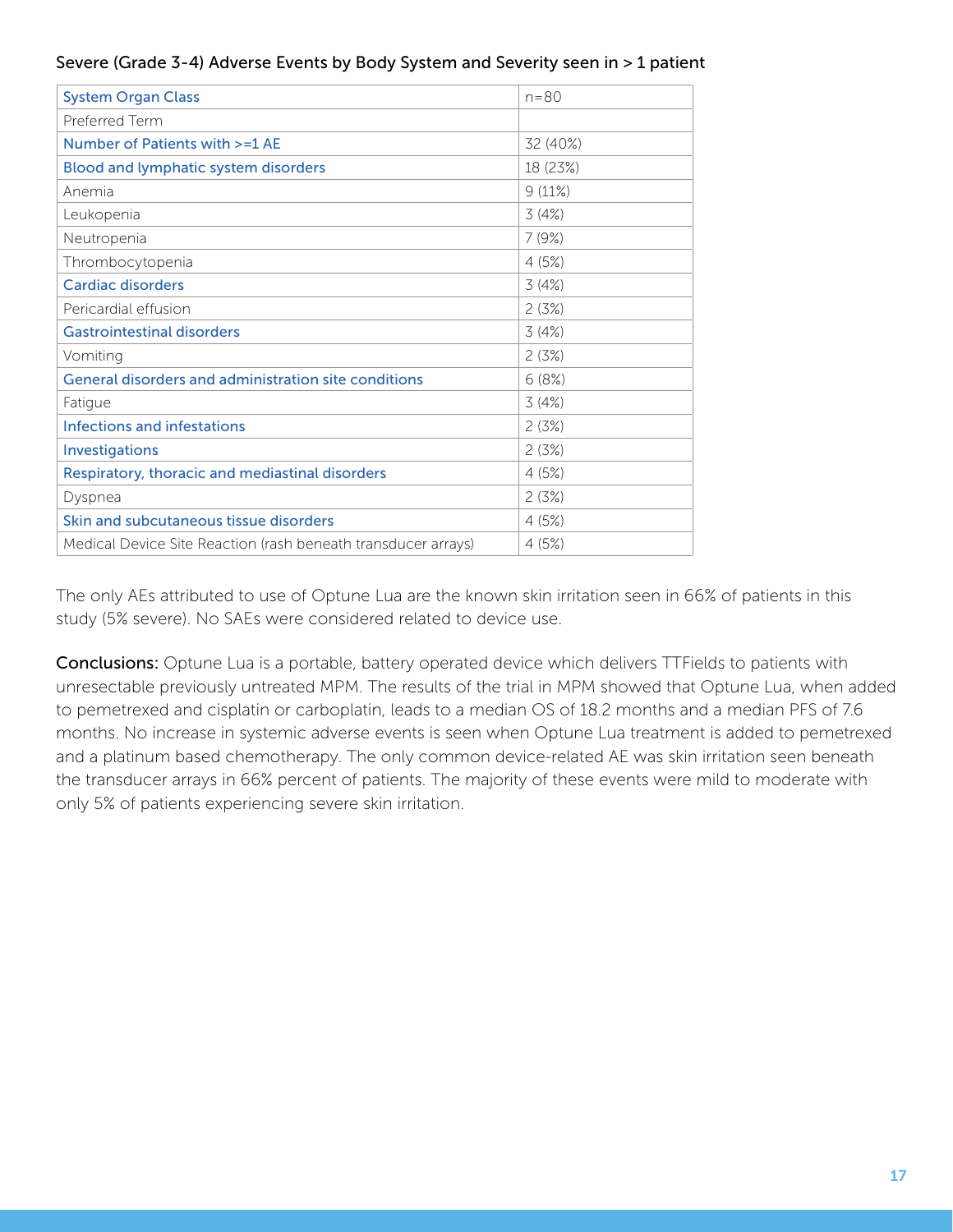# <span id="page-17-0"></span>Directions for Use

Detailed directions for use for Optune Lua for MPM can be found in: The Optune Lua Patient Information and Operation Manual for MPM QSD-QR-390

Guidelines for ILE transducer array placement can be found in: Clinical Practice Guidelines: layout optimization in thoracic malignancies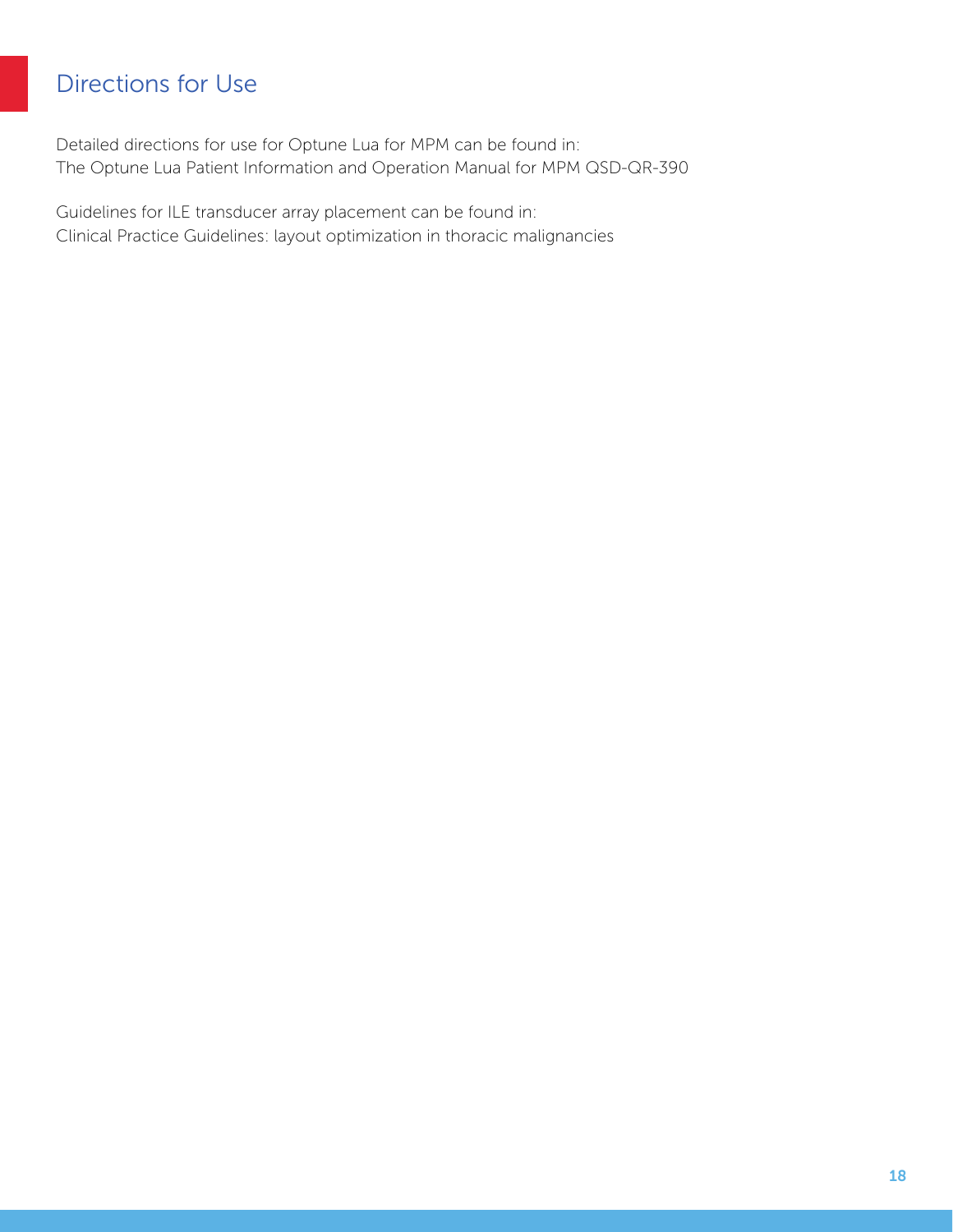### <span id="page-18-0"></span>Abbreviations

 $AE -$  Adverse event

MPM – Malignant Pleural Mesothelioma

ITT - Intent-to-Treat. This analysis population includes all randomized subjects.

kHz – kilo hertz; number of cycles per second

**Optune Lua –** A portable, battery, or power supply, operated device for delivering 150 kHz TTFields to the lungs of patients with MPM

 $OS -$  Overall survival

**PFS** – Progression free survival

Radiological Response Rate - sum of complete and partial radiological response rates

**Disease Control Rate –** sum of stable disease, complete and partial radiological response rates

TTFields - Tumor Treating Fields: Low intensity (1-3 V/cm), intermediate frequency (100-300 kHz), alternating electric fields, delivered using insulated transducer arrays to the region of the body inflicted with a solid tumor. The fields have been shown in vitro to arrest the replication of tumor cells by disrupting the proper formation of the microtubule spindle and by dielectrophoretic disruption of cell integrity during late telophase

 $V/cm - Volts$  per centimeter; the unit of intensity measurement of electric fields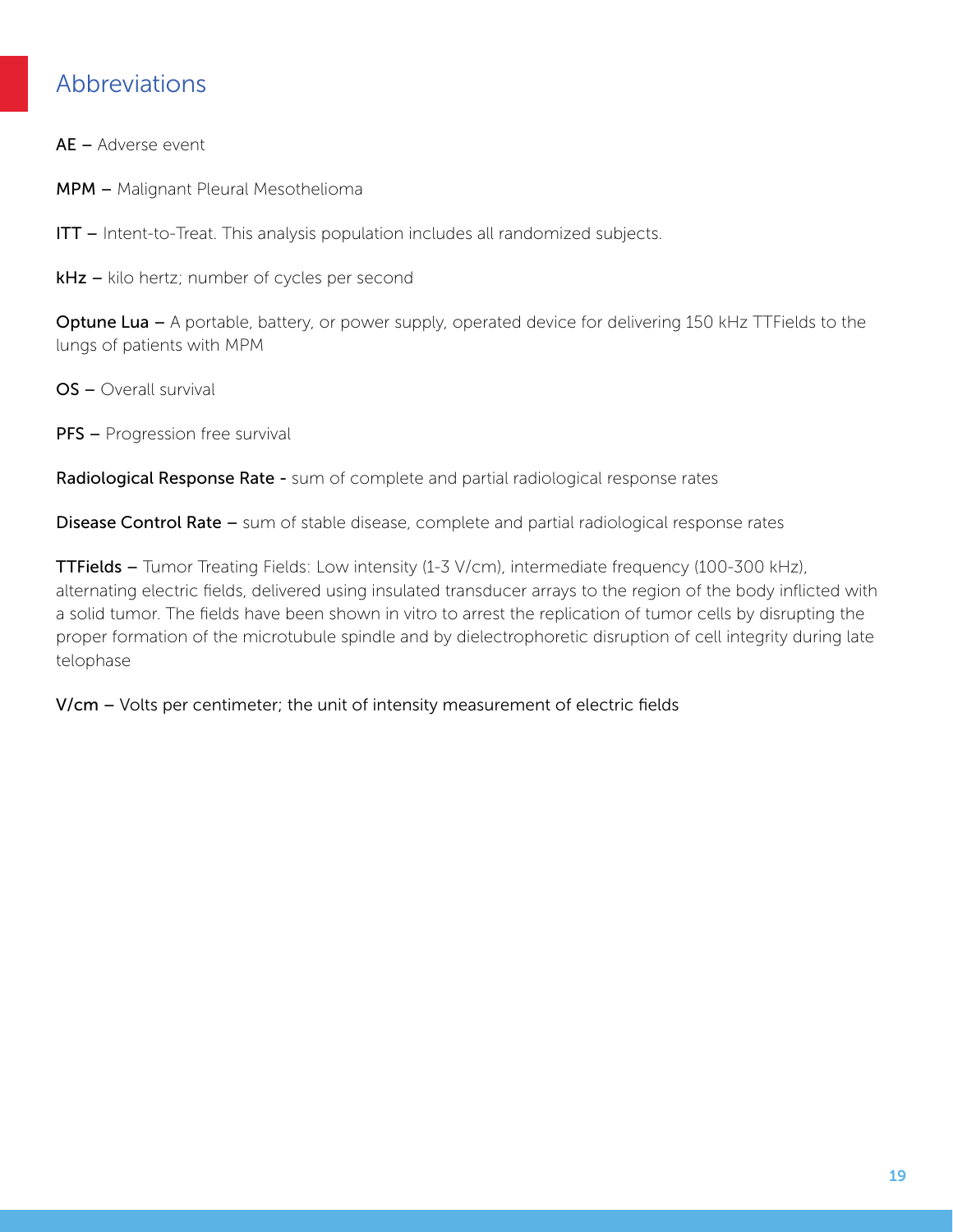# <span id="page-19-0"></span>Contact Information

Novocure GmbH Park 6 CH-6039 Root D4 Switzerland

Novocure Inc. 195 Commerce Way Portsmouth, NH 03801 Tel: 1.855.281.9301 e-mail: patientinfo@novocure.com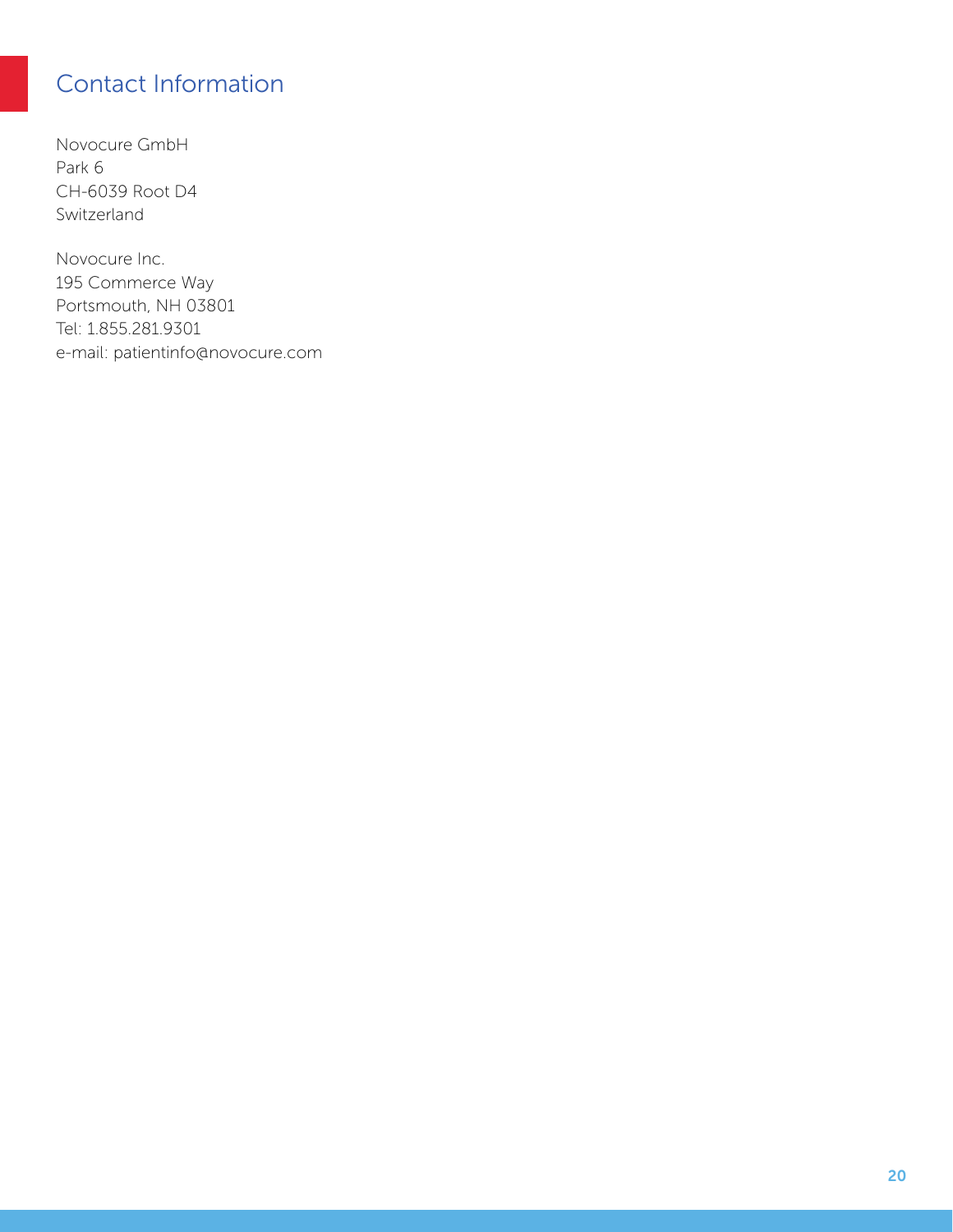# <span id="page-20-0"></span>Bibliography

Giladi M, et al. (2015) "Mitotic Spindle Disruption by Alternating Electric Fields Leads to Improper Chromosome Segregation and Mitotic Catastrophe in Cancer Cells." Sci Rep. 2015 Dec 11;5: 18046.

Kirson, E. D., Z. Gurvich, et al. (2004). "Disruption of cancer cell replication by alternating electric fields." Cancer Res 64(9): 3288-95.